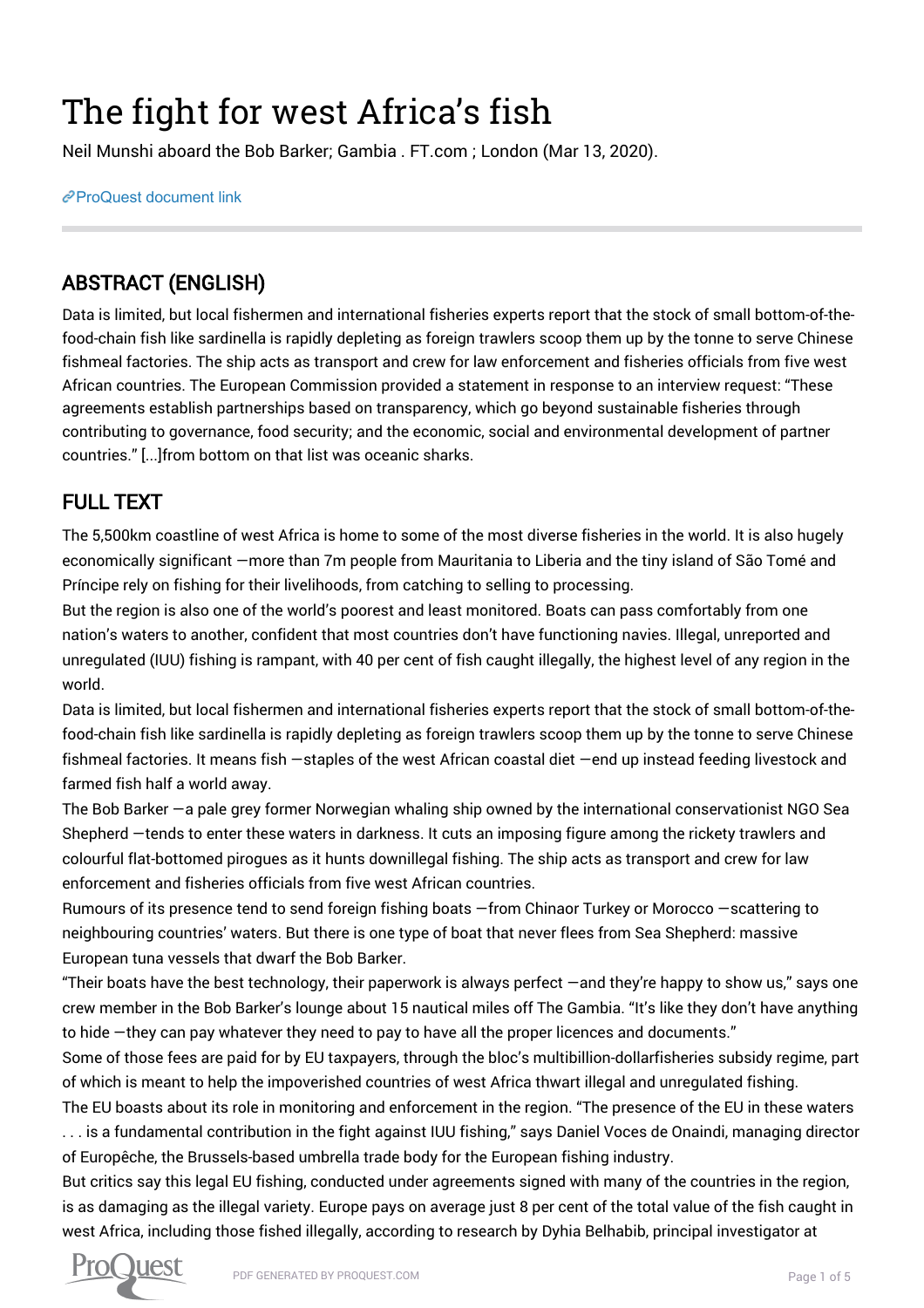Ecotrust Canada. That is only slightly more than the 4 per cent that China, widely painted as thebogeyman of Africa, pays.

"There is always this focus on China, but . . . I think that there is an urban legend of transparency around the EU fleet," says Ms Belhabib. "The EU treats west Africa as a dumping ground for its overcapacity within its waters. They are exporting their overcapacity and . . . [barely] paying for it."

Standing on the bridge of the Bob Barker the ship's captain, Peter Hammarstedt, echoes that sentiment, saying the idea that the EU is doing enough is absurd. "Otherwise why would they [west African states] need us here?"

For decades, heavily subsidised boats —primarily from Spain, France, Portugal, Italy and Greece —have travelled far afield to feed Europe's insatiable appetite for fish. About 200 of them currently ply the waters off west Africa, via what the EU calls Sustainable Fishing Partnership Agreements. The bloc has 13 such deals —nine of which are with west and central African states.

Under the agreements the EU pays a set amount annually to the host country —ranging from €600,000 in The Gambia to €61.6m in Mauritania —for a set tonnage of either small fish closer to shore that are largely sold to fishmeal factories or tuna further out at sea. The EU's payment includes some funding for fisheries management, environmental sustainability and local industry support. But it amounts to just a small fraction of the value of the fish.

In the 1980s, the EU paid sums equivalent to a few million euros for these deals, peaking at €300m in 1997 but since settling to about €180m a year today.

The European Commission provided a statement in response to an interview request: "These agreements establish partnerships based on transparency, which go beyond sustainable fisheries through contributing to governance, food security; and the economic, social and environmental development of partner countries."

Yet activists and academics argue that the deals are neither sustainable nor equal. While the agreements claim to both develop local fisheries and sustainably supply Europe with fish, critics say they effectively do neither. African countries are paid little for expensive tuna caught by European boats and African fishermen and consumers lose their sources of livelihood and protein to industrial trawlers.

"African countries are selling the licences far more cheaply than they should," says Tony Long, chief executive of the NGO Global Fishing Watch. "Often African countries are left thinking they got quite a good deal, when it's actually probably the reverse."

Kelve Nobre de Carvalho, São Tomé and Príncipe's attorney-general, has first-hand experience of this. As a prosecutor in 2016, he was on the island when the Alemar Primero, a Spanish boat licensed to fish for tuna under an agreement the government had signed with the EU, came into port in São Tomé, weighed down by 87 tonnes of shark, a lucrative bounty likely bound for China.

São Tomé receives an annual €840,000 to allow 34 boats from the bloc to catch tuna in its waters, but when the authorities boarded the Alemar Primero its hold was filled with sharks, many with their fins already removed. There wasn't a tuna in sight.

Mr Nobre de Carvalho says the authorities looked through the EU agreement to confirm that the boat had violated its terms. On the very first page, it listed "tuna fishing" as the purpose of the agreement, but further down they saw a reference to "highly migratory species", citing the 1982 UN Convention on the Law of the Sea. Second from bottom on that list was oceanic sharks.

"No one [here] thought that a tuna agreement meant sharks . . . but they left this kind of open door for [themselves]," he says. "It's not fair to us. [In] agreements between the EU and African countries, especially poor ones . . . they have [the] power."

French and Spanish boats first fished off the west coast of Africa after the stock of European pilchard collapsed in the Bay of Biscay in the early 1900s. They expanded in the late 1950s, when albacore tuna started to decline in Europe. That has been a theme in west Africa: as European stocks have declined, more of the continent's boats have headed south under fishing access agreements.

Like other commodities extracted from Africa over the centuries, fish are mostly taken raw, to be processed and

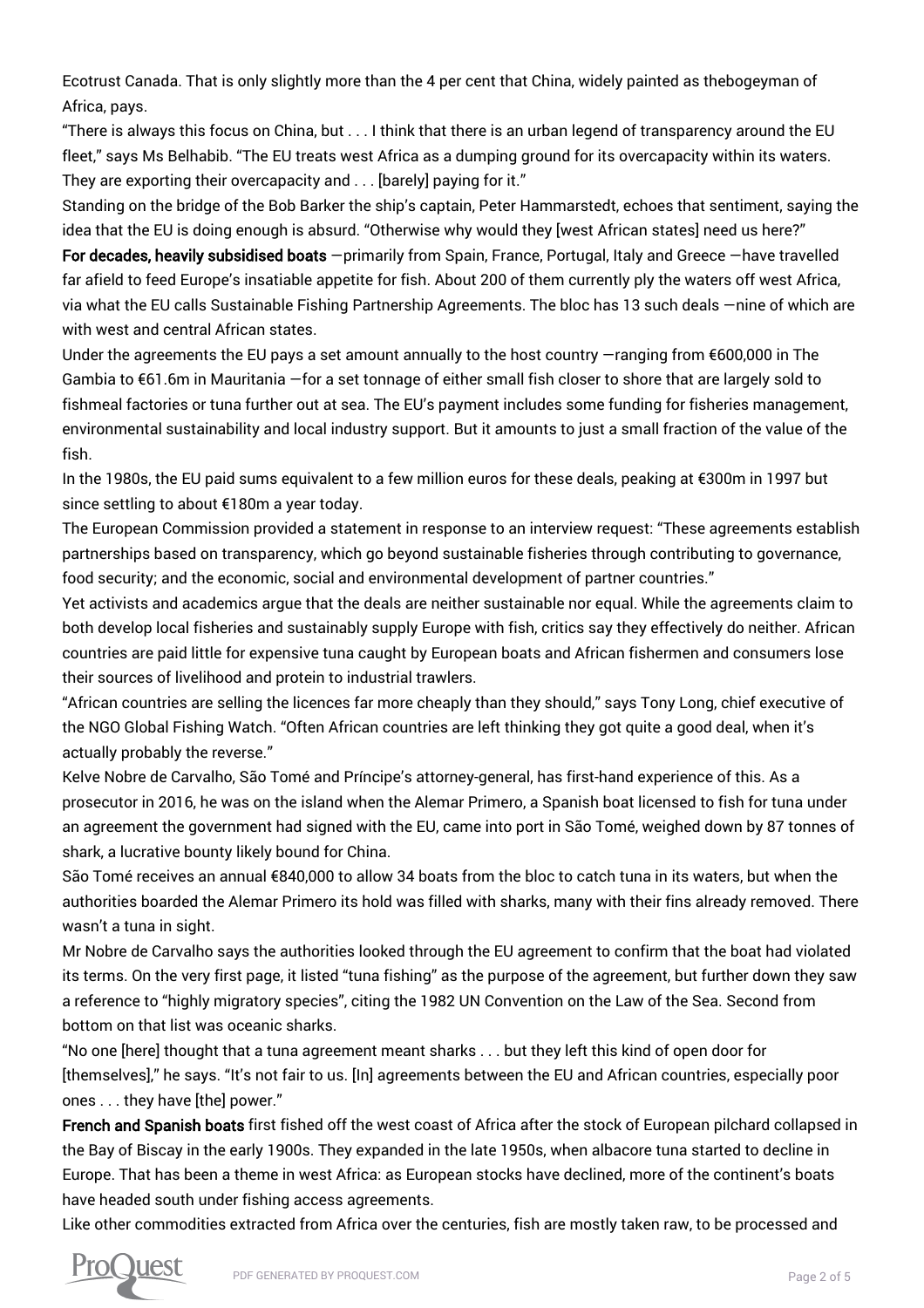sold elsewhere. As with oil, cobalt, gold or diamonds, that leaves Africa with little to show for its wealth of resources.

The result of increased industrial fishing —by European, Chinese, Russian and other boats —has been greater insecurity in west Africa's waters and the decline of coastal communities. Hundreds of thousands of economic migrants from coastal west Africa have pursued a new life in Europe.

In this way, the deals also directly contradict the EU's own aims of fostering development in west Africa to curb migration from the region, says Daniel Pauly, professor at the University of British Columbia. "[One side] works on development to try to support the populations of these countries, and then there's another branch that undermines [their] economies," he says. "You're almost forcing people to emigrate."

The negotiations are inherently skewed given lopsided skillsets, colonial history and the desperate need of many countries for foreign currency and government revenue, he says. "If you're a tiny country that exports something small like peanuts or palm oil . . . you have no way of resisting an unfair deal."

Still, the EU has some unlikely defenders. Steve Trent, head of the UK-based Environmental Justice Foundation, says that while far from perfect, Europe's fleet is the world's most transparent and well-managed. He says his fellow conservationists are making "the perfect the enemy of the good", especially compared with egregious behaviour by China —widely considered the most subsidised and voracious fleet.

"If you're going to choose who fishes in your waters, you're going to be much better off having the Europeans", he says, "than some of the other fleets."

Most distant-water fishing is only economical because it is subsidised. A study in the journal Marine Policy found \$35.4bn was paid in global fishing subsidies in 2018. Of that total the EU spent \$3.8bn -\$2bn of which went on "capacity enhancement" to allow boats to fish for longer and more efficiently, which are the subsidies most directly linked to overfishing —compared with \$7.26bn for China and \$3.43bn for the US.

Such subsidies put EU boats at an advantage and make it all but impossible for African countries to develop their own fishing fleets, says the study's lead author Ussif Rashid Sumaila, professor at the University of British Columbia. He calculates that developed world fishermen receive \$7 in subsidies for every dollar their developing world counterpart gets.

Despite a global push to reduce subsidies, France, Spain and Italy last year urged the EU tostrengthen the system. The EU has yet to respond. The bloc is continuing to push for a deal at the World Trade Organization to curb global fishing subsidies, which has been in negotiation for more than 20 years.

African governments also bear responsibility for their "sea blindness", says Ifesinachi Okafor-Yarwood, visiting fellow at Nigeria's National Defence College. For generations they have been focused on the precious commodities on land, she says, but they should be negotiating better fishing deals, clamping down on corruption, investing in science and working within regional fisheries organisations.

"Countries in west and central Africa . . . are gradually understanding the need to enforce maritime security and ensure maritime governance, but they're slow to walk the talk," she says.

## Fishing's final frontier in numbers

## \$35.4bn

In global fishing subsidies in 2018. Of that total the EU spent \$3.8bn and China \$7.26bn

#### 40%

Of all fish caught off west Africa is done so illegally —the highest level in the world

## >200

## Heavily-subsidised EU boats ply the waters off west Africa

Officials from The Gambia, Sao Tomé and Gabon say that without Sea Shepherd, which has helped catch scores of illegal fishing vessels, they would be unable to patrol their waters. It was also instrumental in Gabon's decision to let its partnership agreement with the EU lapse four years ago. While taking Gabonese officials on patrols of their waters, the group found that European tuna boats had annually been catching up to 60,000 tonnes but only declaring 5,000-15,000 tonnes —and must have been for years, says Lee White, a British conservationist who is

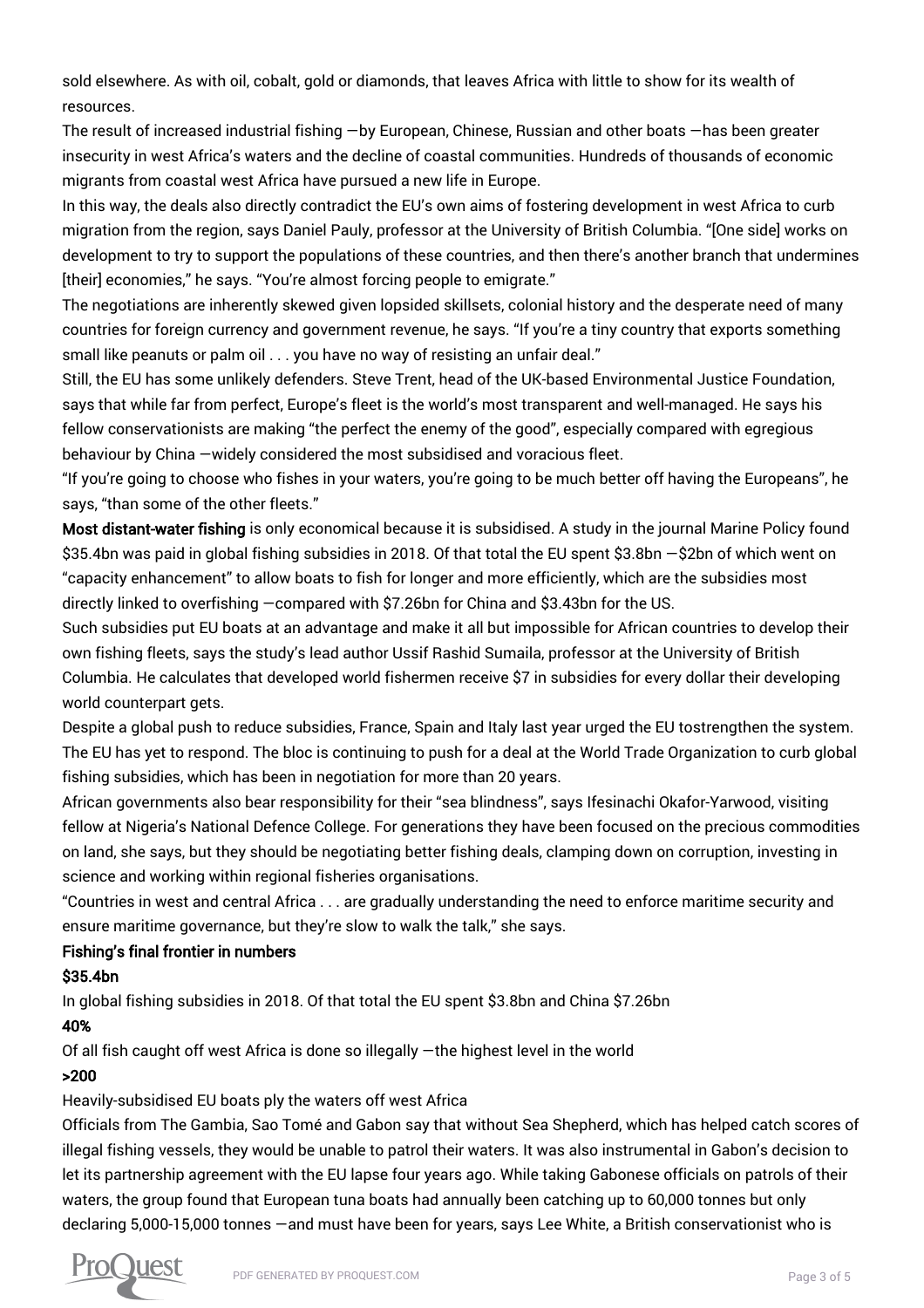now Gabon's environment minister.

"That's definitely not a sustainable fisheries partnership —it's more like plundering the ocean," he says. "If you look at resource exploitation in Africa, whether it's timber or in the past, oil or minerals, the model has been to rip natural resources out of Africa and to use them to develop [the] UK, Europe, America, China . . . The tuna agreement in Gabon has been exactly like that —fish cheap raw materials, take it someplace else and make money off it."

"If we're going to develop Africa, we need to kill that model and keep more of the value added on the continent," Mr White says. He adds that Gabon is negotiating a new deal with the EU to guarantee that some of the catch is processed in the country.

"If we were to land 60,000 tonnes of tuna in Gabon, we could build two factories . . .[and] create about 6,000 jobs," he says. "And we would have a more equitable share . . . between the country that owns the natural resources and the countries that have the technology to exploit them."

Crédito: Neil Munshi aboard the Bob Barker, Gambia

# DETAILS

| Subject:                       | Boats; Fishing; Sharks; Fisheries management; Commercial fishing; Fish;<br>Partnership agreements                                                                                                                                                                                                                                                                                                                                                         |
|--------------------------------|-----------------------------------------------------------------------------------------------------------------------------------------------------------------------------------------------------------------------------------------------------------------------------------------------------------------------------------------------------------------------------------------------------------------------------------------------------------|
| <b>Business indexing term:</b> | Subject: Partnership agreements; Industry: 11411 : Fishing                                                                                                                                                                                                                                                                                                                                                                                                |
| Location:                      | Africa China Mauritania Gambia Europe                                                                                                                                                                                                                                                                                                                                                                                                                     |
| People:                        | Barker, Bob                                                                                                                                                                                                                                                                                                                                                                                                                                               |
| <b>Classification:</b>         | 11411: Fishing                                                                                                                                                                                                                                                                                                                                                                                                                                            |
| Identifier / keyword:          | São Tomé and Príncipe Greece African economy The Big Read Food & Beverage EU<br>fishing European Commission European Union De Carvalho Agricultural commodities<br>US China Liberia UK Spain Gabon France United Nations Brussels Mauritania Global<br>Economy University of British Columbia Turkey Analysis Environment World Trade<br>Organization Nigeria Italy São Tomé Morocco Gambia Portugal World Retail<br><b>&amp;Consumer industry Europe</b> |
| <b>Publication title:</b>      | FT.com; London                                                                                                                                                                                                                                                                                                                                                                                                                                            |
| <b>Publication year:</b>       | 2020                                                                                                                                                                                                                                                                                                                                                                                                                                                      |
| <b>Publication date:</b>       | Mar 13, 2020                                                                                                                                                                                                                                                                                                                                                                                                                                              |
| <b>Publisher:</b>              | The Financial Times Limited                                                                                                                                                                                                                                                                                                                                                                                                                               |
| Place of publication:          | London                                                                                                                                                                                                                                                                                                                                                                                                                                                    |
| <b>Country of publication:</b> | United Kingdom, London                                                                                                                                                                                                                                                                                                                                                                                                                                    |
| <b>Publication subject:</b>    | <b>Business And Economics</b>                                                                                                                                                                                                                                                                                                                                                                                                                             |
| Source type:                   | <b>Trade Journals</b>                                                                                                                                                                                                                                                                                                                                                                                                                                     |